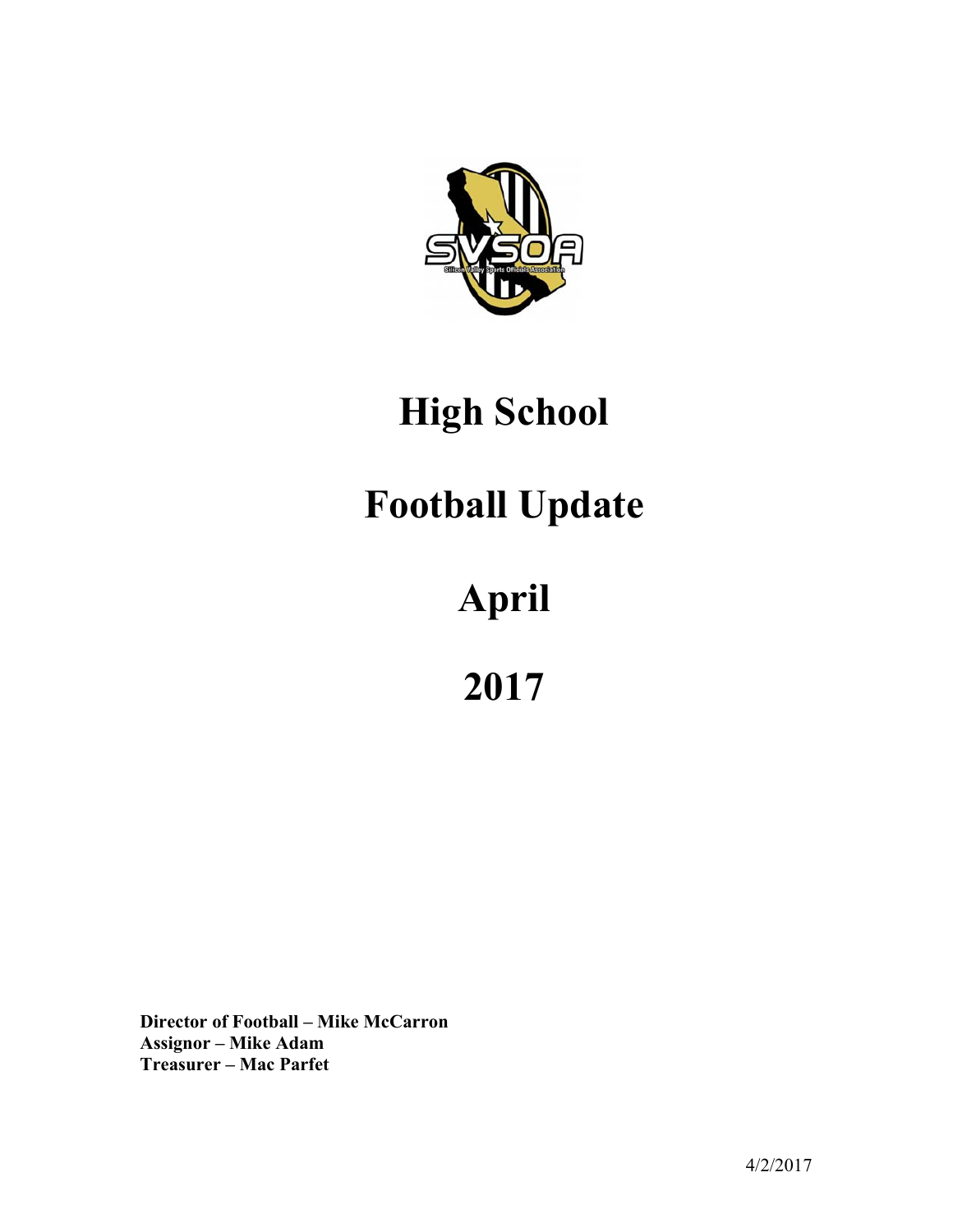**Please find attached the press release from the NFHS for the 2017 Rule book update.** 

- **1. New Definition of Blindside Block Rule.**
- **2. New Definition of a "Pop-up Kick and Rule.**
- **3. Additional Definition of the Defenseless Player.**

**The SVSOA is providing the video links as the Blind side block has become a large point of emphasis last year and in 2017 with more rule changes.** 

#### **Blindside Block Videos**

**Hawaii High School Football Association As narrated by Matt Sumstein** 

**https://youtu.be/42kJFK3K2nk?list=PL89iax2RvwDjnLyaZJap5- JBDFdWh2VPx**

**https://youtu.be/sVaXIrLt0X4?list=PL89iax2RvwDiWAXHFzFfCMI4b xTAmEzRN**

**Arizona Interscholastic Association (AIA) The blindside block rule was experimental in 2016 and below are video clips for you to view and use.** 

*At the top right of each page there is a download button.* 

*Some of the wording refers to the experimental language, but the plays themselves are still useful for training.*

**General Information https://vimeo.com/user18204278/review/171987372/c266edabcc Kickoff Meeting https://vimeo.com/user18204278/review/179369091/1149422dc6 Week 0**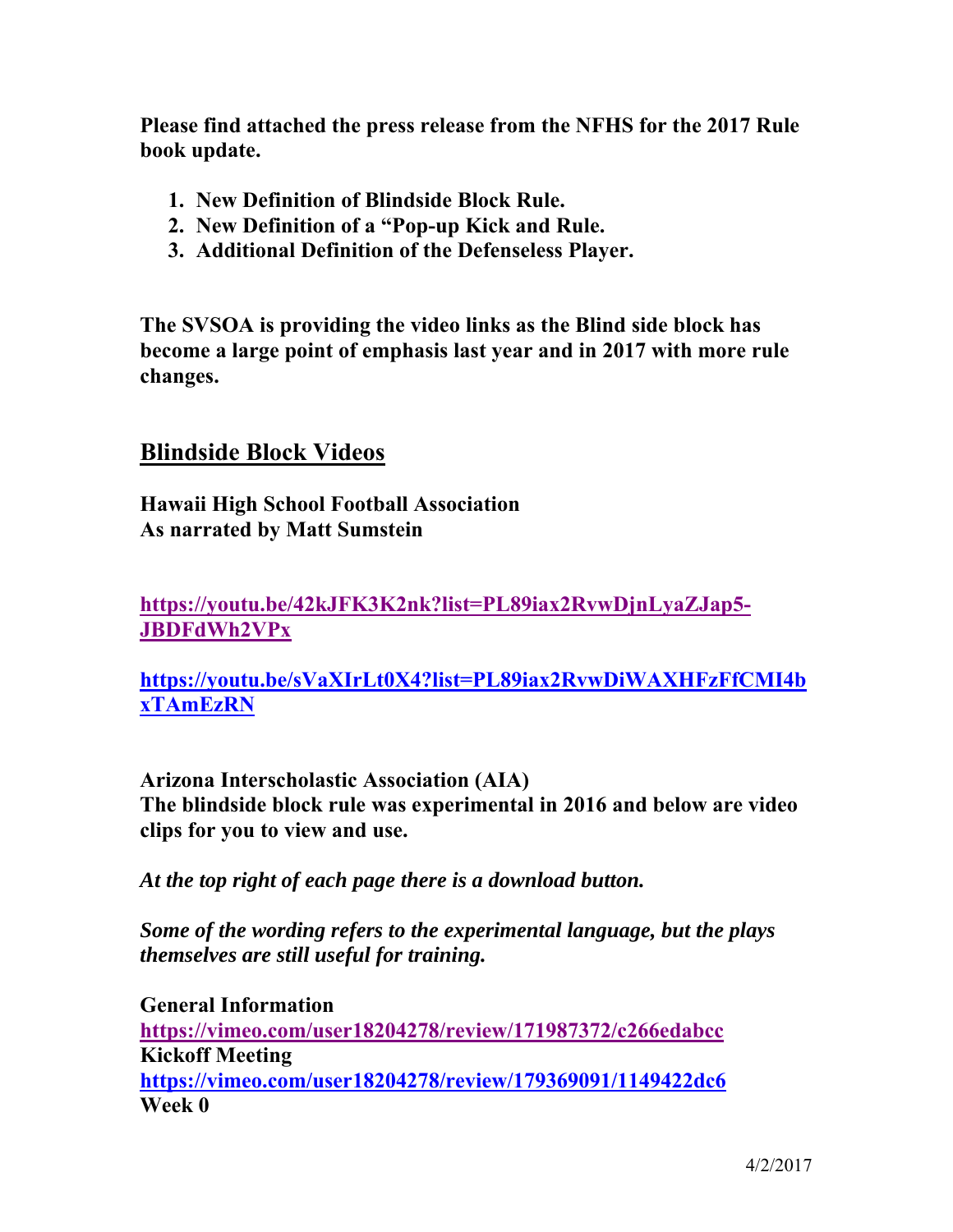**https://vimeo.com/user18204278/review/180215363/2be610d37a Week 1** 

**https://vimeo.com/user18204278/review/180996030/22b0f1cba3 Week 2** 

**https://vimeo.com/user18204278/review/182047786/beeaef835c Week 3** 

**https://vimeo.com/user18204278/review/182962183/30c926f594 Week 4** 

**https://vimeo.com/user18204278/review/183916942/655cd1b695 Week 5** 

**https://vimeo.com/user18204278/review/184913084/a23a12561d Week 6** 

**https://vimeo.com/user18204278/review/185875248/aa1e994bc8 Week 7** 

**https://vimeo.com/user18204278/review/187274039/5c0222ad90 Week 8** 

**https://vimeo.com/user18204278/review/188316307/d0a2ded708**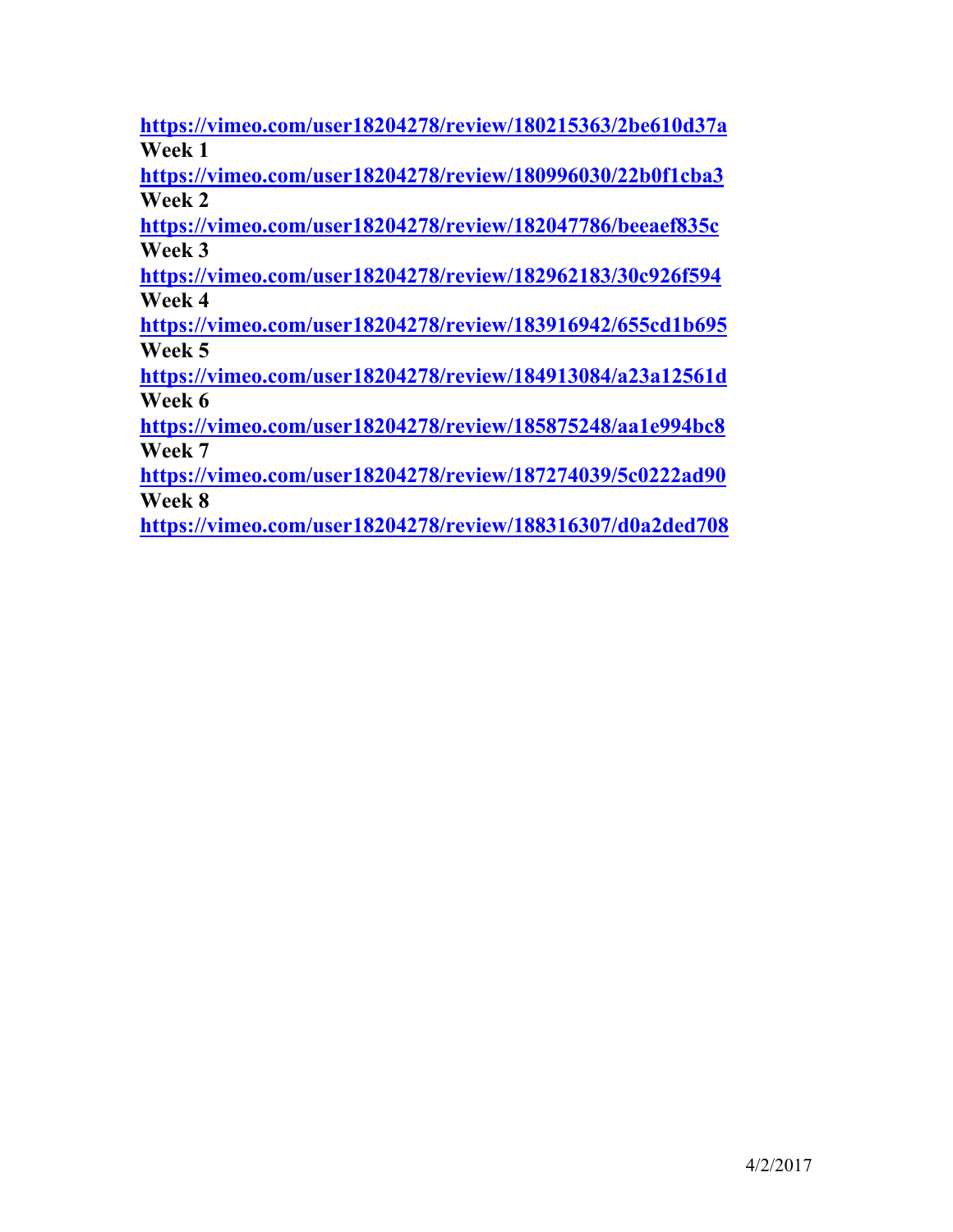**NATIONAL FEDERATION OF STATE HIGH SCHOOL ASSOCIATIONS**



### **NEWS RELEASE**

## **New Blocking, Kicking Rules Address Risk Minimization in High School Football**

#### **FOR IMMEDIATE RELEASE** Contact: Bob Colgate

INDIANAPOLIS, IN (February 22, 2017) — New rules on blindside blocking are the most recent steps taken by the National Federation of State High School Associations (NFHS) Football Rules Committee in minimizing the risks associated with the sport.

The establishment of a new definition of a blindside block in Rule 2-3-10 and the addition of Rule 9-4-3n prohibiting a blindside block were two of 11 rules changes recommended by the NFHS Football Rules Committee at its January 20-22 meeting in Indianapolis. All rules changes were subsequently approved by the NFHS Board of Directors.

"The NFHS Football Rules Committee's actions this year once again addressed risk minimization, officiating, competitive balance and game administration," said Bob Colgate, director of sports and sports medicine at the NFHS and staff liaison for football.

The definition of a blindside block established by the committee is "a block against an opponent other than the runner, who does not see the blocker approaching," and now results in a 15-yard penalty.

The committee stated that the blindside block "involves contact by a blocker against an opponent who, because of physical positioning and focus of concentration, is vulnerable to injury.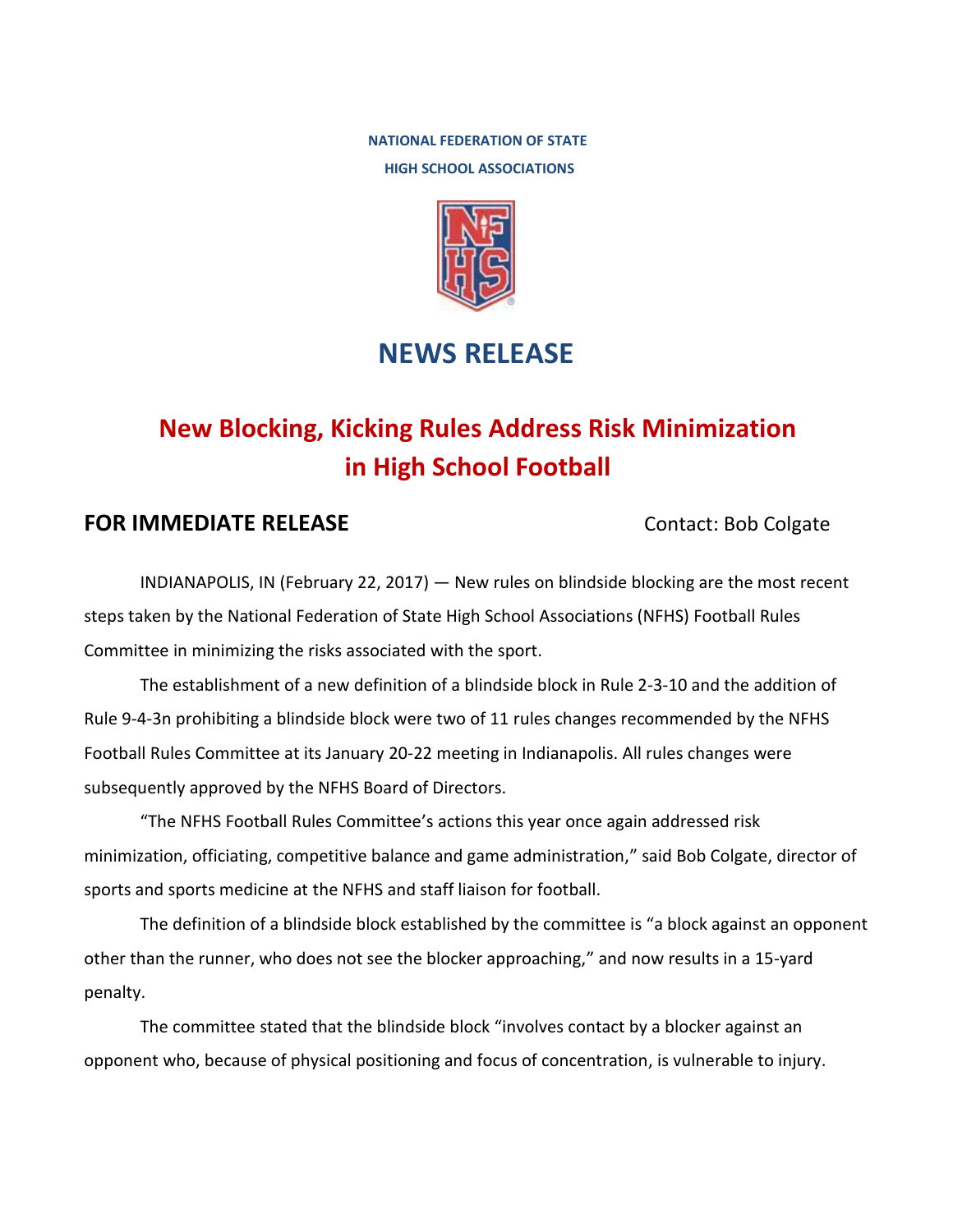Unless initiated with open hands, it is a foul for excessive and unnecessary contact when the block is forceful and outside of the free-blocking zone."

"As has been the case for many years, the NFHS Football Rules Committee continued to place their main emphasis on risk minimization," said Todd Tharp, chair of the NFHS Football Rules Committee and assistant director of the Iowa High School Athletic Association. "With this new definition of a blindside block and the penalty to be assessed, the committee stresses the importance of proper coaching techniques under the rules and accurate enforcement by the game officials."

Another significant risk-minimization change was elimination of a pop-up kick in new Rule 6-1- 11. A new definition of a pop-up kick in Rule 2-24-10 is defined as "a free kick in which the kicker drives the ball immediately to the ground, the ball strikes the ground once and goes into the air in the manner of a ball kicked directly off the tee."

The committee implemented this change in an effort to reduce risk of injury due to the increased use of the pop-up kick on onside kickoffs. Such kicks will be penalized as a dead-ball free-kick infraction, as noted with new Rule 6-1-11 PENALTY.

The NFHS Football Rules Committee also expanded Rule 2-32-16 regarding a defenseless player by adding specific examples of a defenseless player. Those examples include, but are not limited to:

- a) A player in the act of or just after throwing a pass;
- b) A receiver attempting to catch a pass who has not had time to clearly become a runner;
- c) The intended receiver of a pass in the action during and immediately following an interception or potential interception;
- d) A runner already in the grasp of a tackler and whose forward progress has been stopped;
- e) A kickoff or punt returner attempting to catch or recover a kick, or one who has completed a catch or recovery and has not had time to protect himself or has not clearly become a ball carrier;
- f) A player on the ground including a ball carrier who has obviously given himself up and is sliding feet-first;
- g) A player obviously out of the play or not in the immediate vicinity of the runner; and
- h) A player who received a blindside block with forceful contact not initiated with open hands.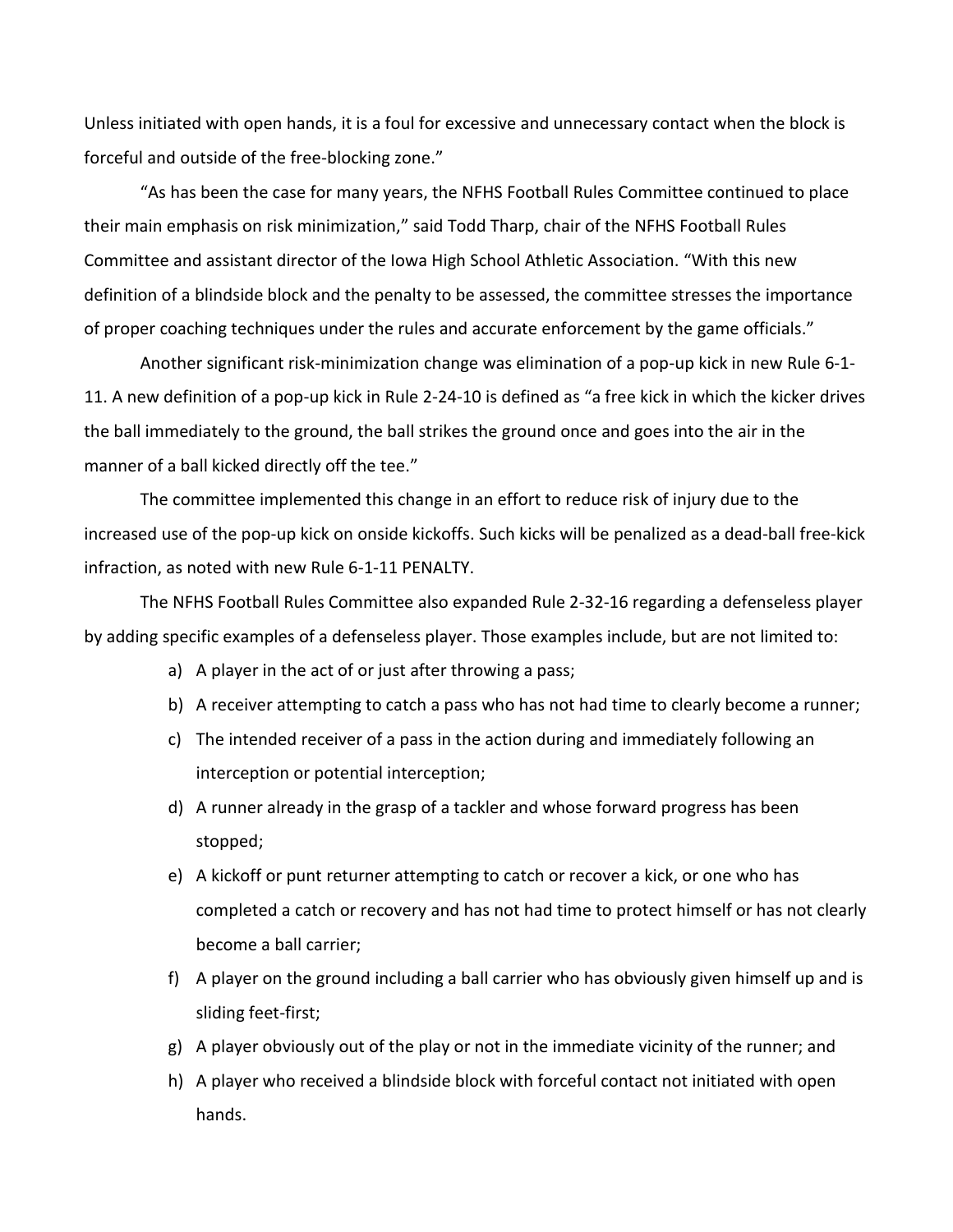"A great deal of time was spent by the committee creating specific criteria to define exactly what a defenseless player is," Tharp said. "Coaches can use these examples to focus on the proper mechanics of blocking and tackling, and game officials now are able to use this expanded definition to focus on continued risk minimization of the players."

Changes to Rule 7-1-6 expand on the situations required for encroachment to occur after the ready-for-play and after the snapper has placed his hand(s) on the ball. The rule previously stated that encroachment occurred if "any other player breaks the plane of the neutral zone." In addition, now defensive players are restricted from contacting the ball prior to the end of the snap or making contact with the snapper's hand(s) or arm(s) until the snapper has released the ball.

The remaining changes approved by the NFHS Football Rules Committee touched on a new ball specification (1-3-1h), uniforms [(1-5-1b(3)], game officials (1-5-4), post-scrimmage kick fouls (2-16-2h), penalty time clock management (3-4-7), prosthetic limbs (4-2-2l) and forward-pass interference (7-5- 10), in which the previous foul for non-contact face guarding was eliminated as forward-pass interference.

Regarding the uniform change in Rule 1-5-1b(3), effective with the 2021 season, "the jerseys of the home team shall be a dark color that clearly contrasts to white."

"The committee revised the rule to provide schools and manufacturers more clarification regarding the game's current trend of utilizing lighter gray shades," Colgate said. "The requirement for teams to wear contrasting colors to white is not a new rule, and it is the committee's expectation that this new clarification will allow changes to be made during normal replacement cycles."

A complete listing of all rules changes will be available soon on the NFHS website at [www.nfhs.org.](http://www.nfhs.org/) Click on "Activities & Sports" at the top of the home page, and select "Football."

According to the 2015-16 NFHS High School Athletics Participation Survey, football is the most popular sport for boys at the high school level with 1,083,308 participants in 11-player football. Another combined 28,943 boys participated in 6-, 8- and 9-player football. In addition, 2,140 girls participated in one of the four football offerings during the 2015 season.

*This press release was written by Cody Porter, graphic arts/communications assistant in the NFHS Publications/Communications Department.*